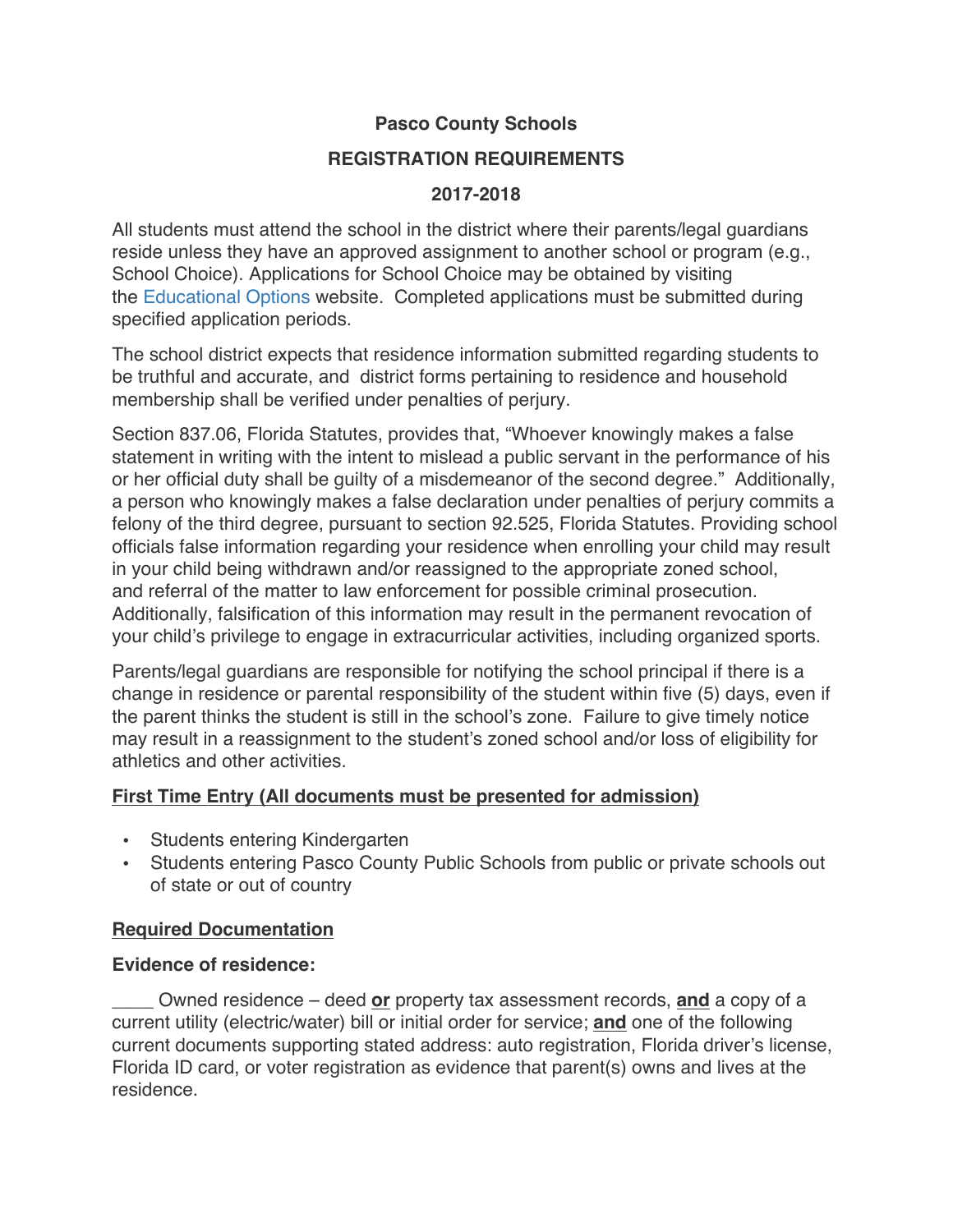Leased Residence – Current lease or rental agreement or a notarized letter from the landlord, **and** a copy of a current utility (electric/water) bill or initial order for service; **and** one of the following current documents supporting stated address: auto registration, driver's license, Florida ID card, or voter registration as evidence that parent(s) lives at the residence.

#### **Other:**

Birth certificate (original required for copying) or other evidence of age. Please see section 1003.21, Florida Statutes, for a complete list of acceptable documents

Physical (dated and signed by a health professional within one (1) year of enrollment (first day of school).

Current DH 680 State of Florida Immunization Form that is transcribed by a health professional. (See Immunization/Physical Requirements for school entry)

\_\_\_\_ Social Security number, if available (verify number with card; do not copy card). The district shall request each student enrolling in school provide his or her social security number as required by section 1008.386, Florida Statutes. Parent disclosure of their child's Social Security number is voluntary.

# **If applicable:**

Legal documents i.e., a copy of any current judgment of divorce (dissolution of marriage)

or other court order establishing the right of custody will be required for registration.

Note: Please see the Student Progression Plan for information regarding Kindergarten/First Year Primary Legal Requirements for enrollment.

## **Students Previously Enrolled Within the State of Florida**

- Students Previously Enrolled in Pasco County Public Schools
- Students Previously Enrolled in Public School Within the State of Florida
- Students Previously Enrolled in Private School Within the State of Florida

## **Required Documentation**

## **Evidence of residence:**

\_\_\_\_ Owned residence – deed **or** property tax assessment records, **and** a copy of a current utility (electric/water) bill or initial order for service; **and** one of the following current documents supporting stated address: auto registration, Florida driver's license, Florida ID card, or voter registration as evidence that parent(s) owns and lives at the residence.

\_\_\_\_ Leased residence – Current lease **or** rental agreement **or** a notarized letter from the landlord, **and** a copy of a current utility (electric/water) bill or initial order for